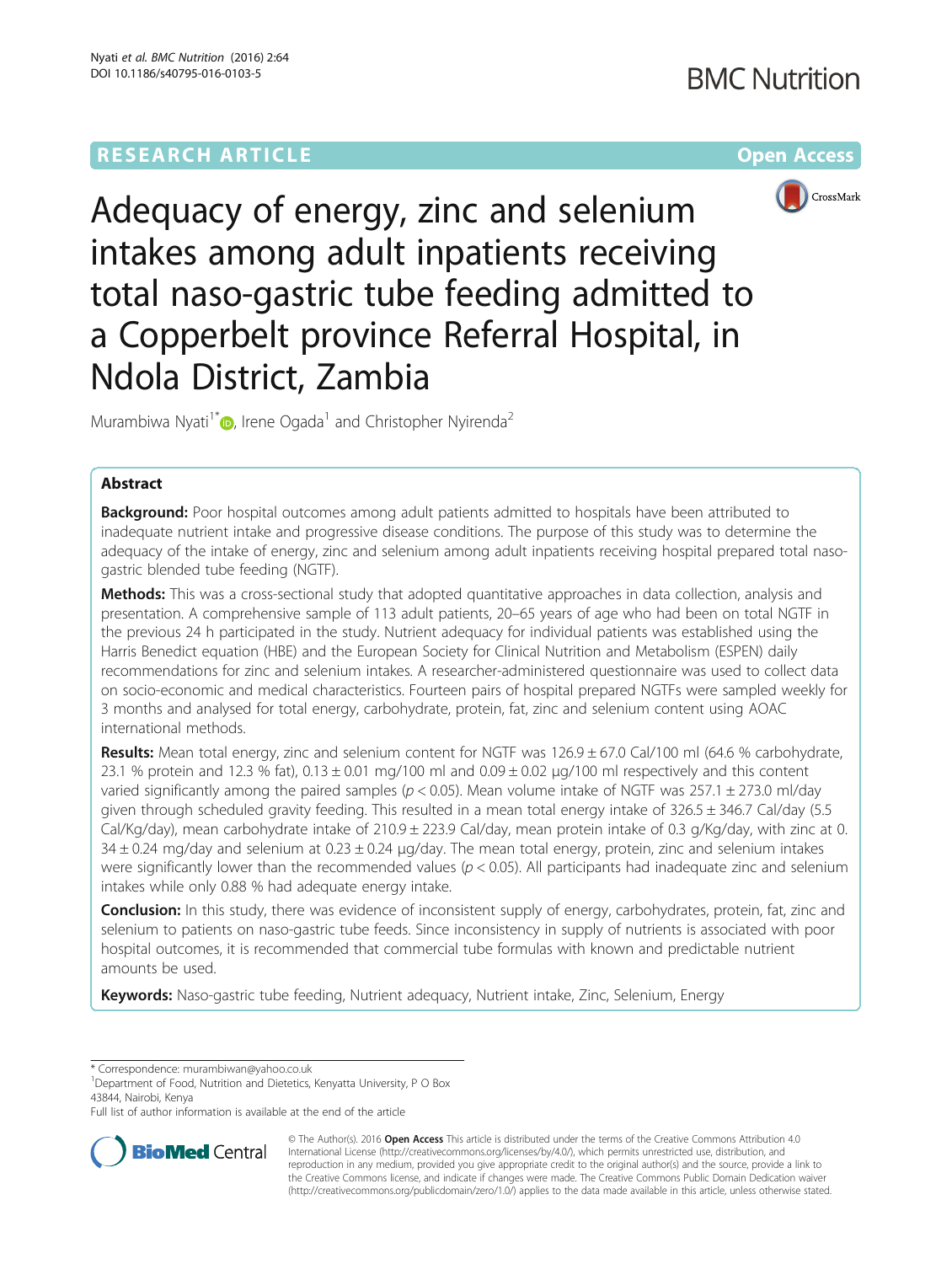## Background

The intake and adequacy of energy, zinc, and selenium among patients admitted to hospitals have been shown to be related to their morbidity and mortality [[1](#page-7-0)]. Adequate provision of these nutrients can improve patient nutrition and health outcomes [\[2](#page-7-0)]. Energy deficiency has been shown to be common among hospitalized patients [[3](#page-7-0)]. This often has resulted in muscle wasting, poor response to therapy and generally poor hospital outcomes among admitted patients [\[3\]](#page-7-0). Zinc deficiency has also been reported among elderly hospitalized patients. Significant proportions among admitted patients with zinc deficiency have reported medical complications such as respiratory infections, cardiac failure, delayed wound healing, altered immunological functions, diarrhea, anemia and depression [[4\]](#page-7-0). Among micronutrients, selenium has also been shown to have anti-oxidant functions through the synthesis of seleno proteins that might contribute to protection against cardiovascular diseases, degenerative diseases, cancer and strengthening of the immune system [\[5](#page-7-0)]. Deficiency of selenium is common in areas with lower selenium content in their soils. The human body lacks storage system mechanism to easily replenish zinc and selenium in case of a deficiency [\[6](#page-7-0)]. Daily intakes of essential micronutrients in recommended amounts in health and disease is important to maintain optimal nutrition status. Most studies on adequacy of energy, zinc and selenium intakes have been conducted in developed countries and majority have reported inadequate intake among admitted patients [[3](#page-7-0)]. In sub Saharan Africa in particular Malawi, a study estimated more than 50 % of households were at risk for energy, zinc, calcium and selenium deficiencies due to low dietary intake [[7\]](#page-7-0). Studies on nutrient intake of energy, zinc and selenium among hospitalized patients' remains scarce in the sub Saharan Africa, and in particular Zambia.

Naso-gastric tube feeding (NGTF) has been supported by various enteral and parenteral nutrition societies globally to enhance nutrient delivery to patients with a functional gut, facing difficulties eating and meeting their daily nutrient targets [\[1, 2](#page-7-0), [8](#page-7-0)]. Tube feeding in hospitals has evolved over the past years, from feeding of milk, meat broth, raw eggs, to blenderized combination of foods, and now commercial tube formulas (CTF) [\[8](#page-7-0)]. The European Society for Clinical Nutrition and Metabolism (ESPEN), American Society for Enteral and Parenteral Nutrition (ASPEN), among other organizations, have overseen the transformation of traditional hospital prepared naso-gastric tube feeds to CTF [\[1, 2](#page-7-0)]. Commercial tube formulas have been shown to have an added advantage of having known standard nutrient compositions [\[9\]](#page-8-0). Based on various reported studies, CTF have been recommended for naso-gastric tube feeding in hospitals [\[1,](#page-7-0) [10](#page-8-0), [11\]](#page-8-0). This is because studies have found that unlike CTF, hospital prepared tube feeds are associated with inconsistent delivery of macronutrients and micronutrients [[12](#page-8-0)–[14](#page-8-0)]. In the developed world, the use of CTF among patients on NGTF has widely been documented. In contrast, most low income countries use hospital prepared tube feeds for management of their patients [\[14](#page-8-0)]. Further, administration of NGTF in the developed world has been documented to follow standard operating procedures unlike hospitals in the sub-Saharan Africa, and Zambia in particular [\[15\]](#page-8-0). In studies conducted in the Philippines and Saudi Arabia, nutrient deficiencies among hospitalized adults receiving hospital prepared naso-gastric blended tube feeds were reported [\[16](#page-8-0), [17\]](#page-8-0). Micronutrient deficiencies, particularly zinc and selenium were reported to be common among patients with low energy intake [[17](#page-8-0), [18](#page-8-0)]. These nutrient deficiencies were also shown to result in poor hospital outcomes [[18, 19](#page-8-0)].

Public hospitals in Zambia are the main health care service providers [[20\]](#page-8-0). Patients fed through NGTF in these public hospitals are managed on hospital prepared feeds with unknown nutrient content which results in longer hospital stay therefore increasing their risk for hospital malnutrition [[21](#page-8-0)]. Malnourished patients take longer to heal, this results in increased use of the scarce personal and hospital resources which in turn affects productivity of individuals and the nation as a whole [\[22\]](#page-8-0). These NGTF used in Zambian public health hospitals are mainly prepared from various foods ranging from corn flour, rice flour, groundnut flour, milk, eggs and soy flour [\[21\]](#page-8-0). Further, in Zambia, there is scarce literature on locally developed standard operating procedures for NGTF by the Ministry of Health and various public health facilities [[20](#page-8-0)]. Ultimately, the current practice of enteral nutrition in Zambia might not be enhancing progress towards achieving the Zambian Vision 2030 that aims to provide quality health care. Optimal nutritional support for all patients is a key component in attaining this vision [\[21\]](#page-8-0). There is limited literature in sub-Saharan Africa and in particular Zambia on the energy, zinc and selenium intakes and adequacy among patients receiving total naso-gastric blended tube feeds [[21](#page-8-0)]. It is against this background that the study aimed to assess adequacy of total energy, carbohydrate, protein, fat, zinc and selenium intakes among patients receiving total hospital prepared blended naso-gastric tube feeding.

## Scope of the study

The study focused on energy, zinc and selenium intake and adequacy among patients admitted to a referral hospital who received hospital prepared total naso-gastric blended tube feedings and did not consider other micronutrients.

## Operational definitions

In this study the following terms meant;

Adults: Inpatients 20 to 65 years of age.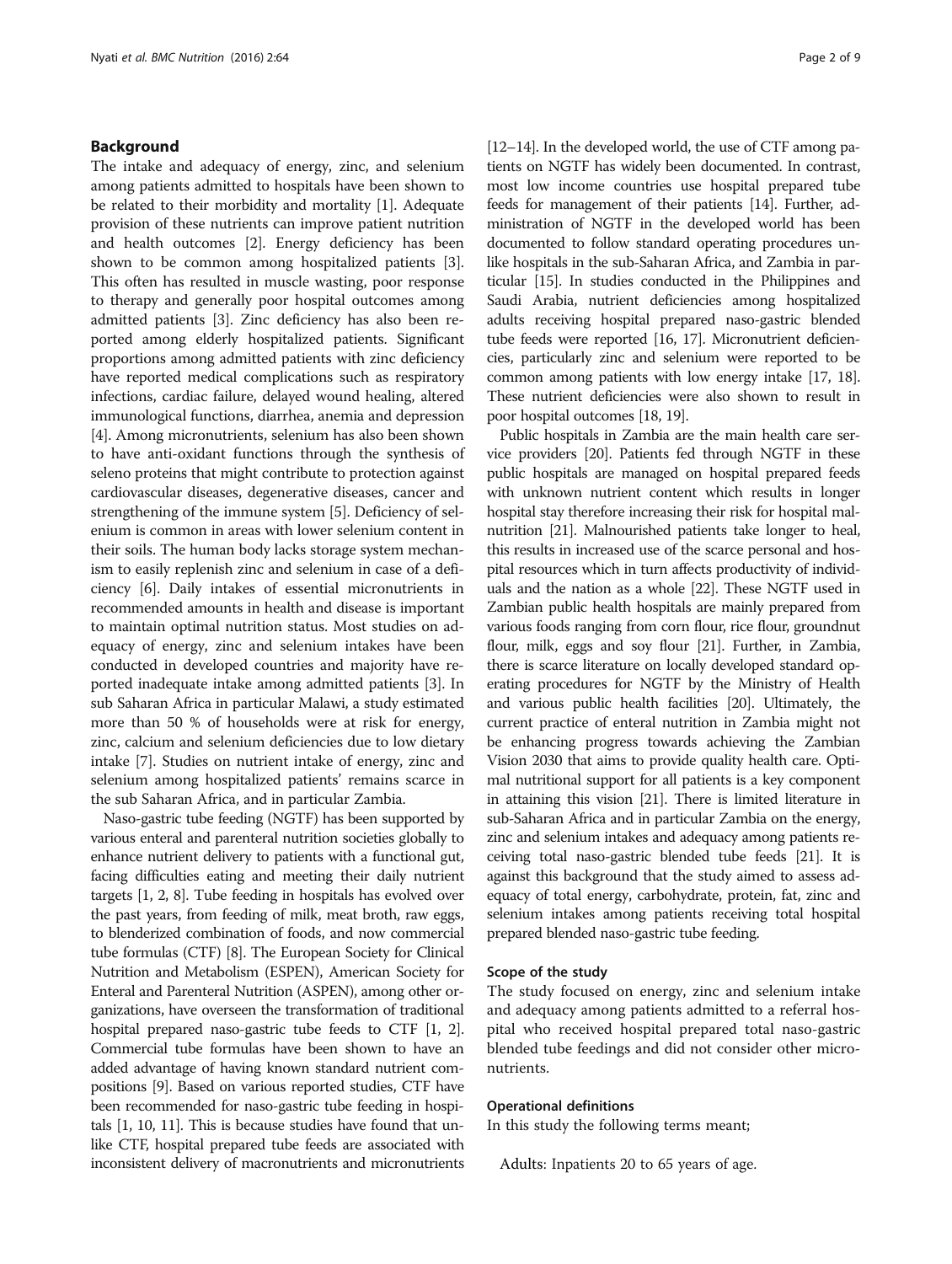Naso-gastric Feed: Any form of food prepared in the hospital given to patients through the naso-gastric tube.

Nutrient Adequacy: Patients' attainment of the minimum recommended requirement by European Society for Clinical Nutrition and Metabolism (ESPEN) set standards of zinc and selenium for patients on total naso-gastric feeding. Energy adequacy is the attainment of 90 to 110 % of energy requirement as determined by Harris-Benedict Equations.

Total Naso-gastric Feeding: Patients fed exclusively through naso-gastric route in the previous 24 h.

## **Methods**

## Research design, period and location

The study adopted a cross-sectional analytical design with quantitative techniques in data collection, analysis and presentation [[23\]](#page-8-0). The design was suitable in establishing associations between total energy, protein, carbohydrate, fat, zinc and selenium intakes and their nutrient adequacy among adult patients receiving total nasogastric tube feedings. The study was conducted from August to November 2015.

The study was conducted at a referral hospital in the Copperbelt province in Ndola district of Zambia. It is the second largest public tertiary level hospital in Zambia with 851 bed capacity located in Ndola District [[24\]](#page-8-0). The hospital offers curative services for adults through in-patient departments (medical wards, intensive care unit [ICU], surgical wards, emergency/ambulatory, and obstetrics /gynecology wards) and out-patient departments [[21\]](#page-8-0).

## Study populations

The study targeted adult inpatients 20 to 65 years of age receiving hospital prepared total naso-gastric blended tube feeding admitted to the hospital. The sampling frame was estimated at 150 patients for the three months (14 weeks) period that the study would be undertaken, based on the estimated average of 50 patients per month on total nasogastric tube feeding as reported by the Health Information Office (HIO) of Ndola Central Hospital [\[21\]](#page-8-0). All of the study participants were non-ambulant and drawn from two female medical wards, two male medical wards, as well as the ICU.

Consenting adult patients, 20 to 65 years of age receiving hospital prepared total naso-gastric blended tube feeding in the previous 24 h and admitted to medical wards, and the intensive care unit, were eligible to participate in the study. The study's exclusion criteria were patients receiving naso-gastric tube feeds prepared from outside the hospital kitchen. This is because feeds prepared from outside the hospital would not be analysed

for nutrient content and could have affected the results if included.

#### Sampling technique and sample size

The referral hospital was purposively sampled among the four main tertiary hospitals in the country because of its speciality in treating adult illnesses. Further, medical wards and the intensive care unit were purposively sampled because they admitted the most participants receiving naso-gastric tube feedings [[21\]](#page-8-0).

For selection of individual study participants, comprehensive sampling was adopted, where all adult patients who satisfied the inclusion criteria and consented to participate were included [\[25, 26](#page-8-0)]. A total of 123 patients were eligible to participate in the study and 117 patients provided consent. Four participants had missing data and were subsequently excluded from the analysis. A total of 113 patients had information fully collected and comprised the sample size of the study.

## Socio-economic and medical characteristics of adult inpatients receiving total naso-gastric tube feeding

One time face-to-face interviews were conducted at the wards with participants to obtain information on socioeconomic characteristics. These interviews were guided by a researcher-administered questionnaire. For those patients who could not speak, only close relative who lived with them in the same household answered on their behalf.

A researcher-administered questionnaire was also used to collect medical characteristics on participants. Provisional admission diagnosis and length of stay data were collected by the researcher from individual medical files to the researcher-administered questionnaire. Clinicians attending to patients determined individual Glasgow Coma Scale (GCS) scores for participants and recorded them in the researcher-administered questionnaire.

## Naso-gastric tube feeds collection, tracking and analysis

Fourteen (14) pairs of NGTF samples were collected every Wednesday, for 14 weeks (3 months, 1 week). Uniquely coded 20 ml transparent sterile vacutainer trace elements tubes (Vacutainer Systems Europe B.P No. 37–38241 Meylan Cedex-France, Becton Dickson) were used to collect these samples from the hospital kitchen's preparation vessel. The samples were stored temporarily on dry ice at 0 °C then transferred to a freezer for longer storage at less than −20 °C within 3 h of collection time and finally transported to the laboratory for analysis below 0 °C [[27\]](#page-8-0). A laboratory form was used to record and track the samples. The form had information on time of food sampling, time of storage and volume collected. On the same form, results of nutrient content were reported for each sample. The volume of NGTF provided to the participants in the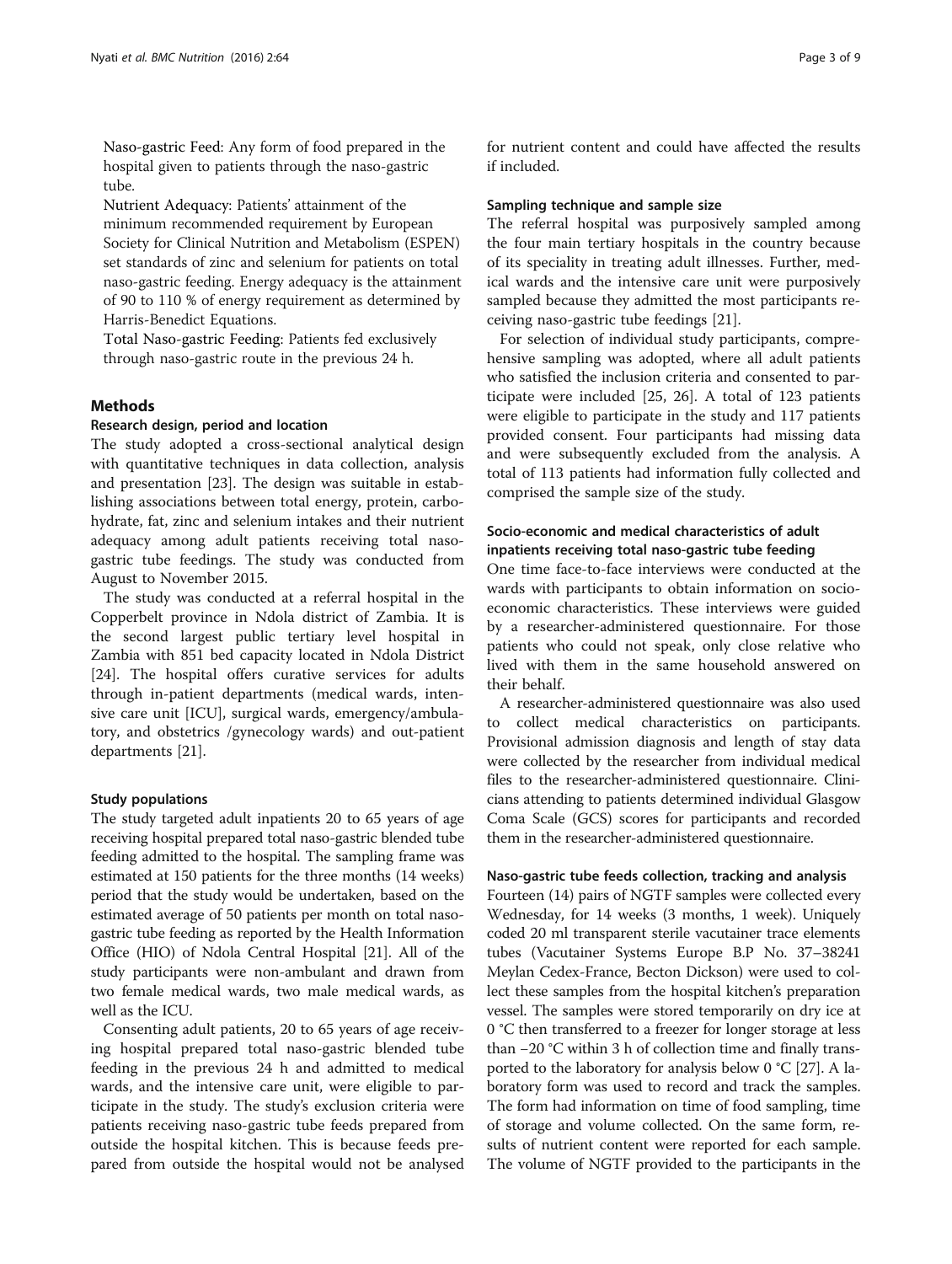previous 24 h were calculated from the patients' feeding charts in the medical files. The volumes aggregated per individual patient were used to determine the individual's energy, zinc and selenium intakes.

Fourteen paired samples of naso-gastric feeds were analysed at ARC-Irene Analytical Services laboratory in South Africa to determine nutrient content. Nutrient analyses were conducted using the official analytical methods of Association of Analytical Chemists (AOAC): Kjeldahl for protein, acid hydrolysis for fat, computation of difference for carbohydrate, and inductively coupled plasma-atomic emission spectrometry for zinc and selenium [[28](#page-8-0)].

## Research instruments

The researcher-administered questionnaire and data collection procedures were pre-tested at a similar referral hospital, prior to the main study. The researcheradministered questionnaire was used to collect information on socio-economic and medical characteristics. The questions used to determine the socio-economic characteristics were adopted from the validated Zambia Demographic and Health Survey questionnaires (ZDHS) [\[20](#page-8-0)]. Medical characteristics were developed after an intensive discussion with the clinicians for the facility. To enhance validity, the NGTF samples were collected and tested using an accredited laboratory in South Africa (ARC-Irene Analytical Laboratory).

The procedures employed in pre-testing the instruments were identical to those used in the main study, with participants of similar characteristics. A total of 10 patients participated in the pre-test and they were not included in the main study. The test and re-test method was used to evaluate the reliability of the researcher- administered questionnaire. During the pretest, data were collected twice from the same participants within an interval of three days and analysed. A correlation coefficient of 0.88 (95 % C.I; 0.78–0.95) was achieved between the two sets of data. A correlation coefficient of above 0.7 is usually considered adequate [\[26](#page-8-0)]. By obtaining two random samples, the reliability of the NGTFs was also enhanced.

### Data analyses

Statistical Package for Social Sciences (SPSS) version 20.0 was used for data entry, cleaning, and analysis. Descriptive statistics such as frequencies, means and standard deviations were used to describe the study population in terms of socio-economic and medical characteristics as well as the mean nutrient (total energy, fat, carbohydrate, protein, zinc and selenium) content of the naso-gastric tube feeds.

The naso-gastric feeds samples were analyzed for their variation using two way  $t$ -test, while nutrient adequacy

was determined by comparing nutrient intake to the two standards using paired t-test.

To determine the individual energy requirement of each participant, the Harris-Benedict equations (HBE) (for females; Basal Energy Expenditure  $(BEE) = 655.1+$  $[9.6$ weight $]+[1.8$ height $] - [4.7$ age $]$  and males; BEE =  $66.5 + [13.8$ weight $] + [5$ height $] - [6.8$ age $]$ ) with individual stress factor) were applied [\[28](#page-8-0)]. Energy intakes of 90 to 110 % of the calculated requirements was considered adequate [[29\]](#page-8-0). For zinc and selenium, the ESPEN minimum daily requirements (Zinc [11–19 mg/day] and Selenium [20–70 μg/day]) of adults on enteral nutrition were compared to participants' intake during the previous 24 h [\[30\]](#page-8-0).

## Results

#### Participants' socio-economic and medical characteristics

A total of 113 inpatients with 82 admitted from the medical wards and 31 admitted from the intensive care unit had their data fully collected and analysed.

The mean age of participants was  $42.6 \pm 11.4$  years (Table [1\)](#page-4-0). About a third (34.4 %) of the participants were 40 to 49 years of age with the majority (73.5 %) were under the age of 50 years. More than half (57.5 %) of the participants were females and the same percentage of participants were married. Slightly less than a third (30.1 %) had no formal education with only 4.4 % having tertiary education. Almost half (46.9 %) of the participants were casual workers with only 14.2 % in formal employment. Only 16.8 % were self-employed, 6.2 % were housewives and while 3.5 % were students. A majority (76.1 %) of participants had a monthly income of less than 1000 Kwacha (K); 100 United States dollars (USD). Few (3.5 %) earned above K5000 (500USD).

The provisional admission diagnosis for most patients was septic shock (37.2 %) followed by cardiac and central nervous diseases accounting for 17.7 % (Table [2](#page-4-0)). Other diagnosis were endocrine diseases (15.9 %), renal (9.7 %) and head injuries representing 7.1 %. Few cases consisted of spinal cord injury and burns with only 2.6 % and 1.8 % respectively. All patients did not have their nutrition diagnosis indicated in their medical records. The level of consciousness varied among participants, with an overall mean Glasgow coma scale (GCS) score of  $10.5 \pm 4.8$  points. A total of 26 participants (40.7 %) were fully conscious with their GCS at 15 points. Further, 23 % had their GCS below 5 points with 36.3 % in semi-conscious states with GCS from 14 to 5 points.

Majority (52.2 %) of participants had stayed for over 7 days while 21.2 % were less than 3 days old in hospital admission.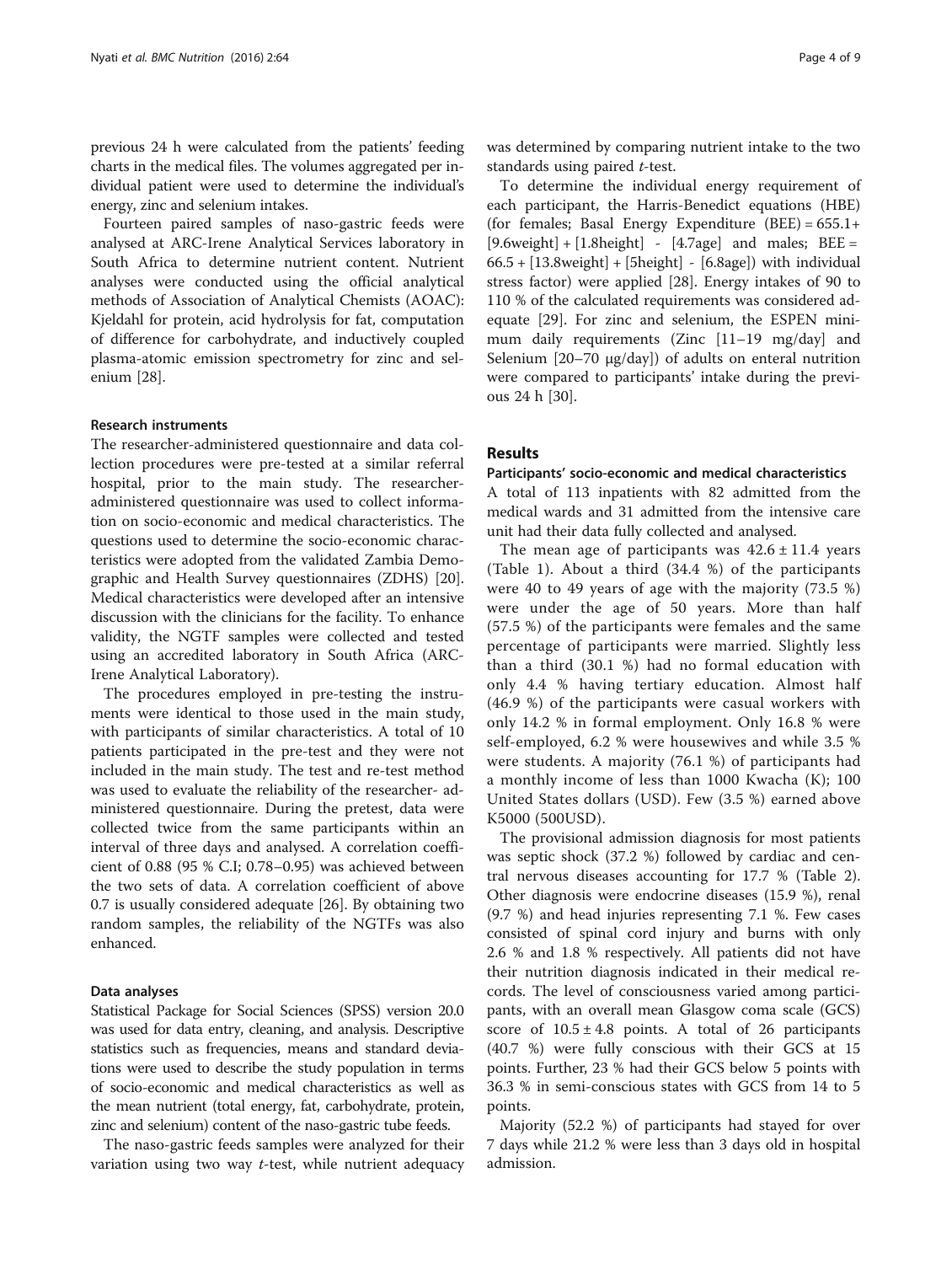<span id="page-4-0"></span>Table 1 Socio-economic characteristics of patients on total naso-gastric feed

| Characteristic          | $N = 113$ | $Mean \pm SD$   |
|-------------------------|-----------|-----------------|
| Age in complete years   | n (%)     | $42.6 \pm 11.4$ |
| $20 - 29$               | 20 (17.7) |                 |
| $30 - 39$               | 24 (21.2) |                 |
| $40 - 49$               | 39 (34.4) |                 |
| $50 - 59$               | 20 (17.7) |                 |
| $60 - 65$               | 10(8.8)   |                 |
| Total                   | 113       |                 |
| Sex                     |           |                 |
| Male                    | 48 (42.5) |                 |
| Female                  | 65 (57.5) |                 |
| Total                   | 113       |                 |
| Marital status          |           |                 |
| Married                 | 65 (57.5) |                 |
| Single                  | 21 (18.6) |                 |
| Divorced                | 16 (14.2) |                 |
| Widowed                 | 11(9.7)   |                 |
| Total                   | 113       |                 |
| Level of education      |           |                 |
| None                    | 34 (30.1) |                 |
| Not completed primary   | 41 (36.3) |                 |
| Completed primary       | 5(4.4)    |                 |
| Not completed secondary | 13 (11.5) |                 |
| Completed secondary     | 15 (13.3) |                 |
| Attended tertiary       | 5(4.4)    |                 |
| Total                   | 113       |                 |
| Occupation              |           |                 |
| Casual worker           | 53 (46.9) |                 |
| House wife              | 7(6.2)    |                 |
| Formal employment       | 16 (14.2) |                 |
| Self-employment         | 19 (16.8) |                 |
| Student                 | 4(3.5)    |                 |
| Other                   | 14 (12.4) |                 |
| Total                   | 113       |                 |
| Monthly income          |           |                 |
| < 1000 Kwacha           | 86 (76.1) |                 |
| 1000-2000 Kwacha        | 14 (12.4) |                 |
| 2001-5000 Kwacha        | 9(8.0)    |                 |
| > 5000 Kwacha           | 4(3.5)    |                 |
| Total                   | 113       |                 |

Note: 1000 Kwacha is equivalent to 100 USD

Provisional admission diagnosis n (%) Head injury 8 (7.1) Spinal cord injury 3 (2.6) Cardiac/CNS diseases 20 (17.7) Endocrine diseases 18 (15.9) Major surgery 9 (8.0) Sepsis 42 (37.2) Burns 2 (1.8) Renal diseases 11 (9.7) Total 113 Glasgow coma scale mean  $\pm$  SD 10.5  $\pm$  4.8 Glasgow coma scale categories

Table 2 Medical characteristics of patients on naso-gastric tube

Characteristic  $N = 113$ 

feeding

| Glasgow coma scale categories |           |
|-------------------------------|-----------|
| $\leq 5$                      | 26 (23.0) |
| $5 \geq x < 11$               | 21 (18.6) |
| $12 \ge x < 15$               | 20 (17.7) |
| 15                            | 46 (40.7) |
| Total                         | 113       |
| Length of stay (LOS)          |           |
| $<$ 3 days                    | 24 (21.2) |
| $3-7$ days                    | 30(26.5)  |
| $> 7$ days                    | 59 (52.2) |

## Energy, zinc and selenium content of hospital prepared naso-gastric tube feeds

Total 113 (100.0)

The nutrient composition for the 14 pairs of nasogastric feed samples showed a total energy content of  $126.9 \pm 67.0$  Cal per 100 ml (Table 3). Further, the nutrient mean contents were tested for differences using two sided sample t-test and the results showed significant differences in total energy ( $t = 37.19$ ,  $p = 0.000$ ), carbohydrate (t = 24.92,  $p = 0.000$ ), protein (t = 10.82,  $p = 0.000$ ),

Table 3 Carbohydrate, protein, fat, Zinc and Selenium content of naso-gastric feed

| Nutrient $N = 14$             | Mean<br>grams(q)<br>per 100 ml | Mean $\pm$ SD<br>Cal per<br>$100 \mathrm{m}$ | Percentage<br>of energy<br>content | Two way<br>sample t-test |
|-------------------------------|--------------------------------|----------------------------------------------|------------------------------------|--------------------------|
|                               |                                |                                              |                                    | p-value                  |
| Carbohydrate                  | $20.51 + 8.25$                 | $82.0 + 33.0$                                | 64.6                               | $0.000*$                 |
| Protein                       | $7.34 + 5.75$                  | $79.3 + 73.0$                                | 23.1                               | $0.000*$                 |
| Fat                           | $1.74 + 1.20$                  | $15.6 + 11.0$                                | 12.3                               | $0.000*$                 |
| Total energy<br>content (Cal) |                                | $126.9 + 67.0$                               | 100.0                              | $0.000*$                 |
| Zinc (mg)                     | $0.13 \pm 0.01$                |                                              |                                    | $0.013*$                 |
| Selenium (µg)                 | $0.09 \pm 0.02$                |                                              |                                    | $0.001*$                 |

\*Significant at  $p < 0.05$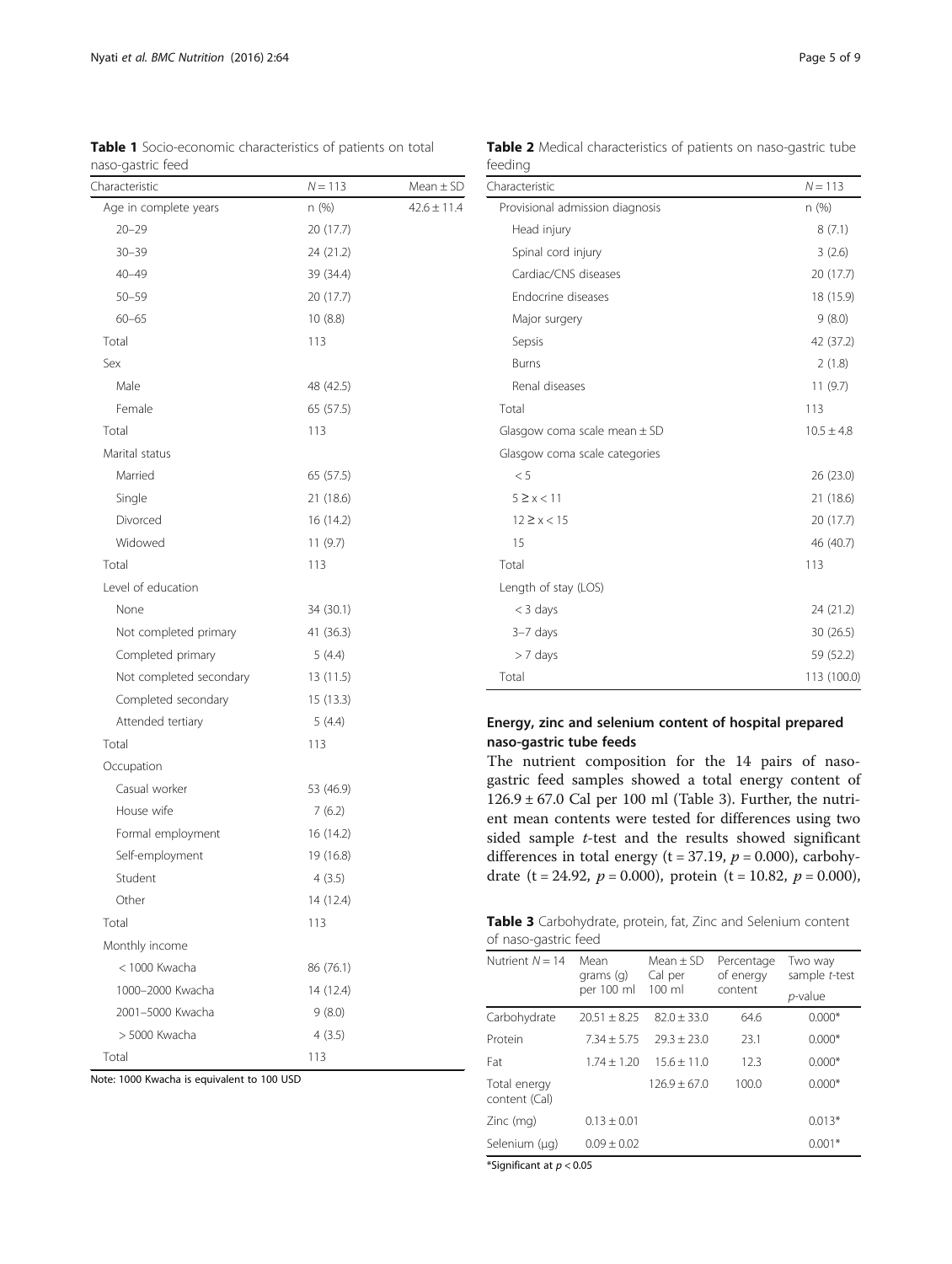fat (t = 9.16.  $p = 0.000$ ), zinc (t = 2.85,  $p = 0.013$ ) and selenium (t = 4.52,  $p = 0.001$ ) contents among the samples taken. This implies that the nutrient content of the naso-gastric feeds were unpredictable and varied. Most of the energy was from carbohydrates (64.6 %), with 12.3 % from fat and 23.1 % from protein. Mean content for zinc and selenium were  $0.13 \pm 0.01$  mg per 100 ml and  $0.09 \pm 0.02$  µg per 100 ml respectively.

## Nutrient intake among patients receiving total nasogastric feeding

The mean volume of naso-gastric feedings provided to participants was  $257.1 \pm 273.0$  ml/day and this provided a total mean energy intake of  $326.5 \pm 346.7$  Cal/day  $(5.5 \text{Cal})$ Kg/day) (Table 4). Over two thirds  $(210.9 \pm 223.9 \text{ Cal/day})$ of energy intake was accounted for by carbohydrate, with fat providing  $40.2 \pm 42.7$  Cal/day, and  $75.4 \pm 80.1$  Cal/day (0.3 g/Kg/day) from protein. The overall mean intake for zinc and selenium intakes were  $0.34 \pm 0.24$  mg/day,  $0.23 \pm 0.24$ 0.24 μg/day respectively. It is important to note that nasogastric prescriptions for tube feeding volumes were not found in all participants medical files. Scheduled feeding (bolus feeding) was used for the administration of nasogastric feeds to all participants.

### Nutrient adequacy among patients on naso-gastric feed

Among the participants, only one patient (0.88 %) received adequate energy in the previous 24 h based on the Harris-Benedict daily energy (HBE) requirements (Table [5\)](#page-6-0). Most of the participants (90.2 %) had energy intakes of less than 40 % of their HBE requirements. Similarly, zinc and selenium intakes  $(0.34 \pm 0.24 \text{ mg/day})$ and  $0.23 \pm 0.24$   $\mu$ g/day respectively) were inadequate (lower than ESPEN daily recommended intakes for patients on enteral nutrition) for all participants.

The mean intakes for all nutrients were significantly less than the mean requirement (paired t-test: total

Table 4 Mean volume and nutrient intake provided by NGTF in the previous 24 h

| Nutrient                         | Intake in                              | $N = 113$                                                       | Percentage                |  |
|----------------------------------|----------------------------------------|-----------------------------------------------------------------|---------------------------|--|
|                                  | grams(q)<br>in the<br>previous<br>24 h | Mean energy intake<br>in the previous 24 h<br>mean $\pm$ SD Cal | of energy<br>contribution |  |
| Mean total volume<br>intake (ml) |                                        | $257.1 \pm 273.0$                                               |                           |  |
| Carbohydrate                     | $52.7 \pm 55.99$                       | $710.9 + 773.9$                                                 | 64.6                      |  |
| Protein                          | $18.9 \pm 20.0$                        | $75.4 \pm 80.1$                                                 | 23.1                      |  |
| Fat                              | $4.5 \pm 4.7$                          | $40.2 \pm 42.7$                                                 | 12.3                      |  |
| Total energy (Cal)               |                                        | $326.5 + 346.7$                                                 |                           |  |
| Zinc (mg)                        | $0.34 \pm 0.24$                        |                                                                 |                           |  |
| Selenium (µg)                    | $0.23 \pm 0.24$                        |                                                                 |                           |  |

energy  $p = 0.012$ , carbohydrate  $p = 0.010$ , protein  $p =$ 0.011, fat 0.014, zinc  $p = 0.017$  and selenium  $p = 0.019$ ).

## **Discussion**

Most patients admitted to medical wards and the ICUs' are in a hyper-catabolic state resulting in increased energy and other nutrient needs resulting in malnutrition [[28\]](#page-8-0). Short term stabilization of their medical condition is dependent on the type and timing of nutrition support administered [\[31](#page-8-0)]. The composition of blended foods used during the management of patients on NGTF determines how soon nutrient adequacy is attained [[29](#page-8-0)].

This study adds to the evidence that hospital prepared NGTFs have varying and inconsistent nutrient content. Similar inconsistencies in hospital prepared naso-gastric feeds have been reported in the Philippines and Saudi Arabia for energy, zinc, selenium and other micronutrients [[12](#page-8-0), [14](#page-8-0)]. The fact that carbohydrate content accounted for most of the energy provided followed by protein is not unique to this study. The ESPEN endorsed nutrient composition for standard high energy formulae for naso-gastric tube feeding indicates a supply of carbohydrate of 49 to 53 %, with protein at 20 and 30 % [[18](#page-8-0)]. Other findings in a meta-analysis showed carbohydrate accounting for over 50 % of energy in NGTFs, followed by protein at 25 % and then fat [\[19, 32\]](#page-8-0) Further, zinc and selenium content being low and varied was reported in the same studies in which significant variation was seen in hospital prepared blended foods for NGTF [\[12, 14\]](#page-8-0).

Feeding of patients with blended food for NGTF with unpredictable and inconsistent nutrient composition has serious outcome implications [\[33](#page-8-0)]. In a longitudinal study conducted on cancer patients, morbidity increased in patients that did not attain nutrient set targets [[30](#page-8-0)]. Similarly, in the current study patients did not attain macronutrient or micronutrients targets, therefore their actual nutrient intake influence on their morbidity would be an interesting area to find out. Other studies found discrepancies between the expected and determined values for all nutrients in both hospital prepared blended NGTF but less discrepancy in Commercial Tube Formulas (CTF) [\[13](#page-8-0)–[15\]](#page-8-0). Those studies recommended that CTF replace hospital prepared blended feeds because their nutrient content had limited variability. Studies conducted in the United States, Britain and the Philippines in which hospital prepared blended feeds and CTF were fed to critically ill patients showed remarkable improvement in patients on CTF [\[13, 17](#page-8-0), [30\]](#page-8-0). The variations in hospital prepared blended feeds is what prompted ASPEN and ESPEN to set standards of feeding through administration of CTF [\[1, 3](#page-7-0)]. Commercial tube feeds have been designed in different energy concentrations ranging from1.0 Cal/ml to 5.0 Cal/ml [\[33\]](#page-8-0). Similarly, recommended protein content also ranges from 4 to 32 % of the total energy [\[34\]](#page-8-0). Fat in commercial preparations ranges from 1 to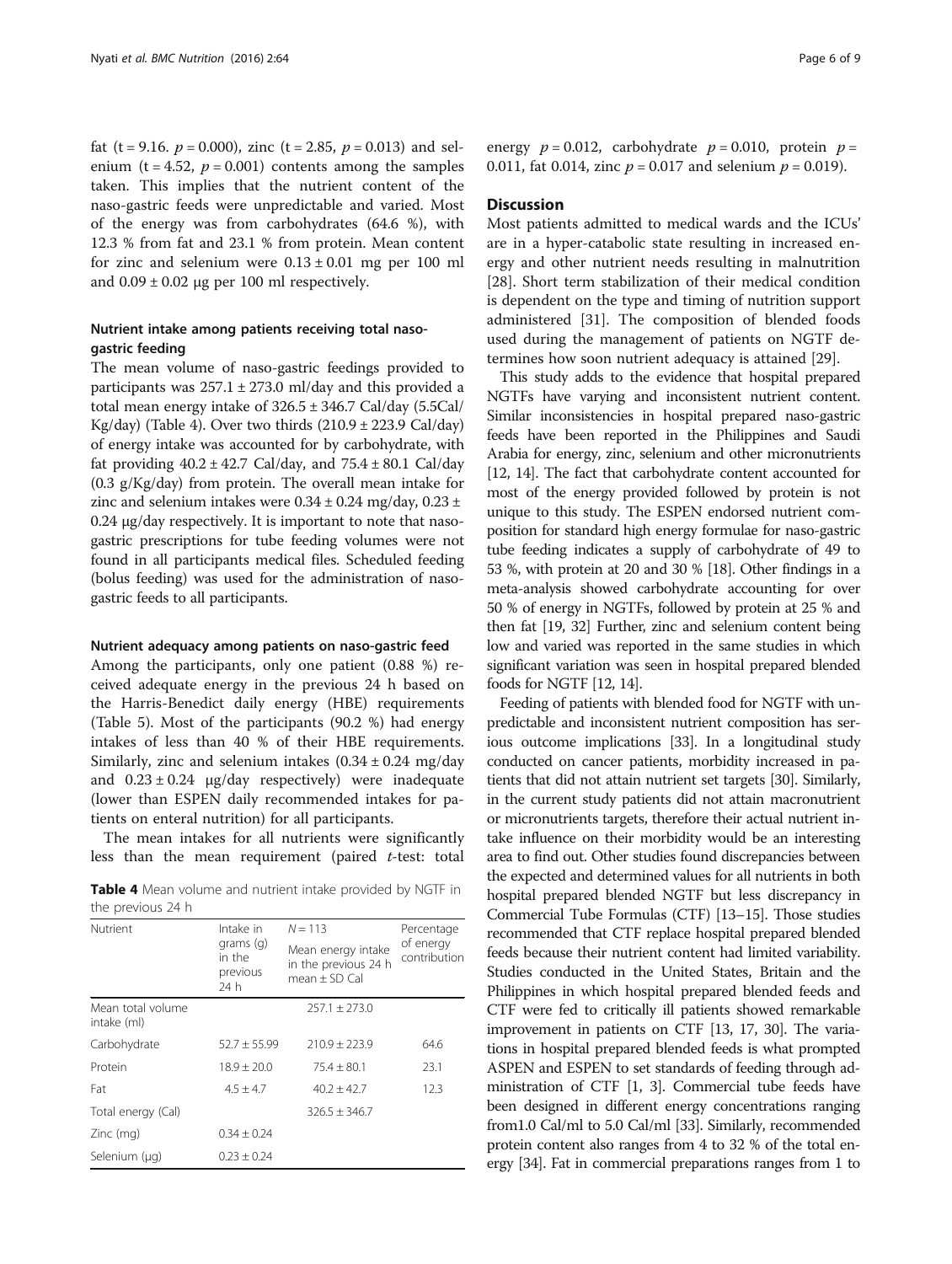<span id="page-6-0"></span>

|  |  | Table 5 Comparison of nutrient intake and nutrient requirements (nutrient adequacy) |
|--|--|-------------------------------------------------------------------------------------|
|  |  |                                                                                     |

| Nutrient                                               | Actual Nutrient intake<br>in previous 24 h | Recommended nutrient<br>intake for 24 h. (HBE and<br><b>ESPEN</b> requirement) | Paired t-test |
|--------------------------------------------------------|--------------------------------------------|--------------------------------------------------------------------------------|---------------|
|                                                        | $Mean \pm SD$                              | $Mean \pm SD$                                                                  | $p$ -value    |
| Carbohydrate (Cal/day)                                 | $210.9 \pm 223.9$                          | $970.1 \pm 144.7$                                                              | $0.010*$      |
| Protein (Cal/day)                                      | $75.4 \pm 80.1$                            | $242.5 \pm 36.2$                                                               | $0.011*$      |
| Fat (Cal/day)                                          | $40.2 \pm 42.7$                            | $404.2 \pm 60.3$                                                               | $0.014*$      |
| Total energy intake (Cal/day)                          | $326.5 \pm 346.7$                          | $1616.9 \pm 241.2$                                                             | $0.012*$      |
| Zinc (mg/day)                                          | $0.34 \pm 0.24$                            | $15.0 \pm 12.23$                                                               | $0.017*$      |
| Selenium (µg/day)                                      | $0.23 \pm 0.24$                            | $55.0 \pm 45.56$                                                               | $0.019*$      |
| Quartiles energy intake<br>per 24 h (HBE requirement)  | n(%)                                       |                                                                                |               |
| Adequate intake (90 to 110 %)                          | 1(0.88)                                    |                                                                                |               |
| Inadequate energy intake (0 to 89 %)                   | 112 (99.12)                                |                                                                                |               |
| $1^{st}$ (0 to 24.9 %)                                 | 79 (69.9)                                  |                                                                                |               |
| $2^{nd}$ (25 to 49.9 %)                                | 24 (21.2)                                  |                                                                                |               |
| 3rd (50 to 74.9 %)                                     | 8(7.1)                                     |                                                                                |               |
| $4^{th}$ (75 to 99.9 %)                                | 1(0.9)                                     |                                                                                |               |
| 5 <sup>th</sup> (100 to 124.9 %)                       | 1(0.9)                                     |                                                                                |               |
| Quartiles zinc intake per 24 h (ESPEN requirement)     |                                            |                                                                                |               |
| Adequate intake (11-19 mg)                             | 0(0)                                       |                                                                                |               |
| Inadequate intake (<11 mg)                             | 113 (100)                                  |                                                                                |               |
| $1st$ (0-24.9 %)                                       | 113 (100)                                  |                                                                                |               |
| 2 <sup>nd</sup> to 5 <sup>th</sup> (25-124.9 %)        | 0(0)                                       |                                                                                |               |
| Quartiles selenium intake per 24 h (ESPEN requirement) |                                            |                                                                                |               |
| Adequate intake (20-70 µg)                             | 0(0)                                       |                                                                                |               |
| Inadequate intake (<20 µg)                             | 113 (100)                                  |                                                                                |               |
| $1st$ (0-24.9 %)                                       | 113 (100)                                  |                                                                                |               |
| 2 <sup>nd</sup> to 5 <sup>th</sup> (25-124.9 %)        | 0(0)                                       |                                                                                |               |

\*Significant at  $p < 0.05$ 

HBE Harris-Benedict Equations, ESPEN European Society for clinical nutrition and metabolism

55 % while carbohydrate ranges from 30 to 90 % of their total energy [\[35\]](#page-8-0). Micro-nutrient daily adequacy for most minerals (zinc and selenium) and vitamins is usually attained with the delivery of enriched commercial tube formula depending on the concentration of the nutrient in focus [[1\]](#page-7-0). Another advantage of CTFs is that some formulations have been developed for specific diseases with controlled nutrient content [[18](#page-8-0)]. The NGTF in this study was more similar to a standard high energy formulae though with low fat content.

Naso-gastric tube feeding has commonly been used in hospitals globally among patients with difficulties in eating due to dysphagia, who do not attain their nutrient adequacy targets [[36\]](#page-8-0). Despite the knowledge of the benefits of using CTF for naso-gastric tube feeding, actual nutrition support received by patients in hospitals has continued to be sub-optimal; both in developed and developing countries, and being worse in the sub-Saharan

Africa [\[37\]](#page-8-0). In a meta-analysis, 70 % of articles reviewed that optimal energy intake for critically ill patients ranged from 20 to 35 Cal/kg/day while protein intake ranged from 0.8 to 2.0  $g/kg/day$  [[19\]](#page-8-0).

In this study, the finding that nutrient intake of hospital prepared blended feeds for naso-gastric tube feeding did not meet nutrient adequacy among patients on naso-gastric tube feeding was expected considering the variations in nutrient content, volume of feeds administered and the unsuitable feeding mode (bolus gravitational feeding). Further, NGTF delivered to patients had no record of target volumes or nutrient content. Similarly, findings in the Netherlands of 48 h clinical audit, showed that patients on naso-gastric pump feeding using intermittent and continous feeding modes attained nutrient adequacy within the first day as opposed to the patients who were fed using bolus gravitational feeding [[19, 38](#page-8-0)]. Similar studies showed a significant proportion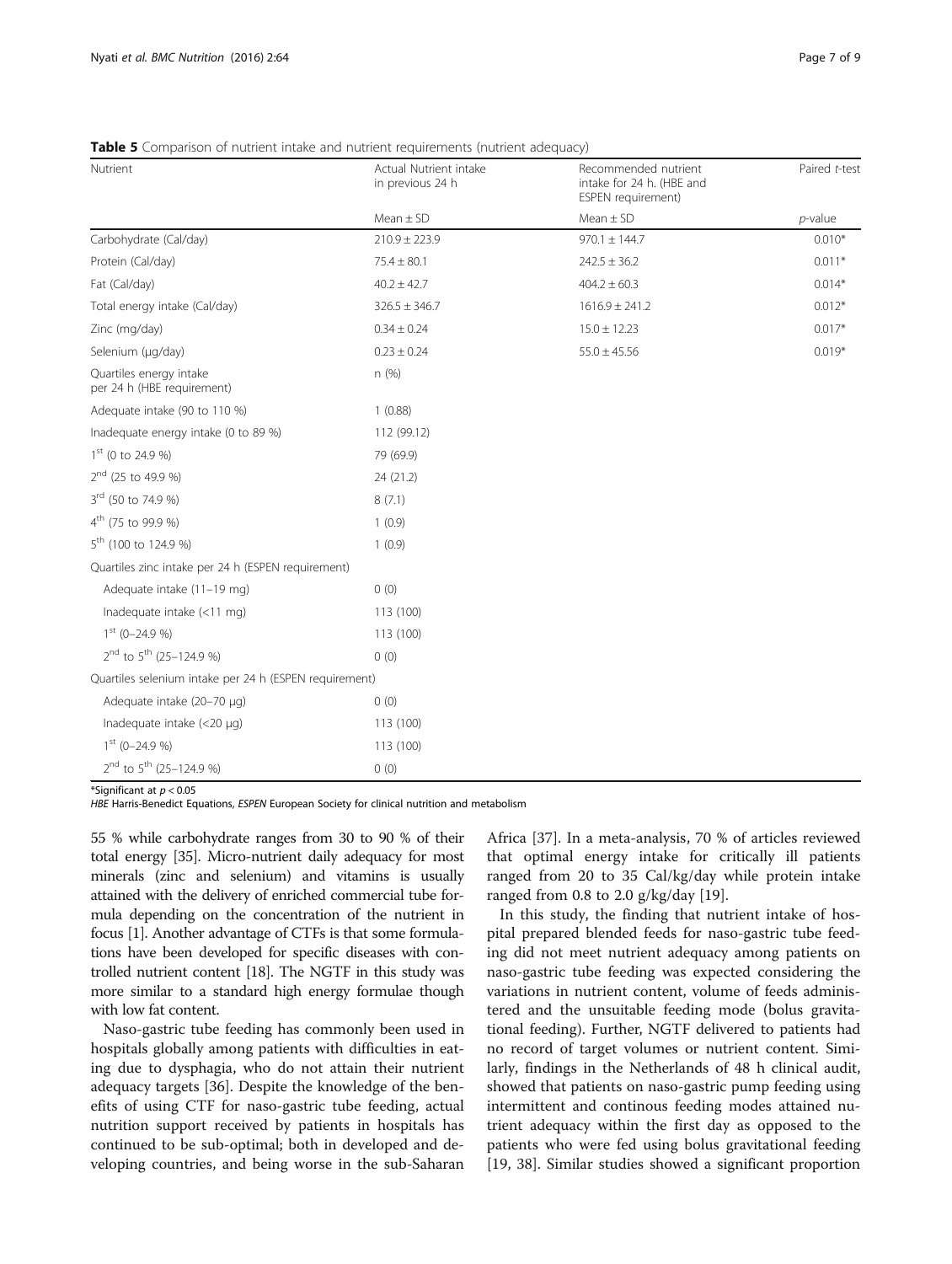<span id="page-7-0"></span>of patients attained nutrient adequacy within the first day of commercial tube feeding administration [[32](#page-8-0), [34](#page-8-0)]. This might have been influenced by the use of pumps in feeding and the use of CTFs.

There are serious consequences when patients do not attain nutrient adequacy early in their course of recovery as reported by a meta-analysis [[9, 39, 40](#page-8-0)]. Increased malnutrition prevalence rates and co-morbidities were reported in patients who had nutrient inadequacy in the 16 articles reviewed [\[19\]](#page-8-0). Further, in a study in Nigeria, inpatients were found to have significantly low serum albumin concentration compared to outpatients [[41](#page-8-0)]. The study also showed that low protein intake was common among in-patients, this could have rendered patients being prone to opportunistic illnesses resulting in poor hospital outcomes.

Zambia's Ministry of Health is in the process of developing clinical nutrition guidelines that will inform the provision of quality health care in public hospitals [\[24](#page-8-0)]. The findings of this study can provide evidence for some gaps in the service delivery that need to be addressed so as to achieve the goal of quality health care for all Zambians.

The cross-sectional design used by this study may not reveal the change in nutrient intake among the patients over time. It also did not consider a full range of micronutrients. The other limitation in this study was the use of the HB-equations which have been shown to overestimate the energy needs of individuals [[28\]](#page-8-0).

## Conclusions

Patients on NGTFs especially those receiving hospital prepared blended foods are at risk for malnutrition as the hospital prepared blended naso-gastric tube feeds contained varying, and inconsistent amounts of carbohydrates, proteins, fat, zinc and selenium, despite being the same volume. The nutrient intake for almost all participants was inadequate for zinc and selenium, with only one patient meeting their energy requirements. It is recommended that CTF be adopted as they have been shown to provide patients with predictable nutrient amounts. Further, the use of naso-gastric feeding pumps for continous and intermittent feeding should be promoted to assure nutrient adequacy.

#### Abbreviations

AOAC: Association of Analytical Chemists; ASPEN: American society of parenteral and enteral nutrition; CTF: Commercial tube formulas/feeds; ESPEN: European Society for Clinical Nutrition and Metabolism; HBE: Harris Benedict Equation; HIO: Health Information Office; ICU: Intensive care unit; K: Kwacha; SDG: Sustainable development goals; TDRC: Tropical Diseases Research Center; USD: United States Dollar; ZDHS: Zambia Demographic and Health Survey

#### Acknowledgement

The study was supported by clinicians at Ndola Central Hospital through hospital management authority.

## Funding

The study was supported by a grant from the Irish Aid Fellowship Programme.

#### Availability of data and materials

The authors will not share data from the hospital for preservation of patient confidentiality in line with the hospital policy.

#### Authors' contribution

MN: Principal investigator, study design, data collection, statistical analyses, and writing. IO: Main supervisor of the study, research coordinator and writing. CN: Supervisor and writing. All authors read and approved the final manuscript.

#### Competing interests

The authors declare that they have no competing interest.

# Consent for publication

Not applicable.

#### Ethics approval and consent to participate

Ethical clearance was obtained from Kenyatta University Ethics Committee (PKU/415/1384) in Kenya and Tropical Diseases Research Centre (TDRC) Ethics Committee (IRB registration number: 00002911) in Zambia. Authority to collect data was then obtained from the referral hospital's administration in Zambia. Written or thumb printed voluntary informed consent was sought from all participants. For those unable to give consent, their relatives were requested to give informed consent. The participants' privacy and confidentiality was ensured by keeping their filled research questionnaires in a locked cupboard. Further, their names or national identity numbers were not indicated on their questionnaires. Research findings will be disseminated during clinical meetings at the hospital and other relevant forums for the purposes of improving naso-gastric tube feeding practice.

#### Author details

<sup>1</sup>Department of Food, Nutrition and Dietetics, Kenyatta University, P O Box 43844, Nairobi, Kenya. <sup>2</sup>Internal Medicine Department, Postal Agency, Ndola Central Hospital, Ndola, Zambia.

### Received: 20 April 2016 Accepted: 20 October 2016 Published online: 26 October 2016

#### References

- Kreymann KG, Berger MM, Deutz NEP ea, Hiesmayr M, Jolliet P, Kazandjiev G, Nitenberg G Berghe G, et al. ESPEN guidelines on enteral nutrition: Intensive Care. Clin Nutr. 2006;25(2):210–23.
- 2. Heyland K, Dhaliwal R, Drover W, Gramlich L, Dodek P. Canadian Clinical guidelines for Nutrition Support in Mechanically Ventilated, Critically Ill Adult Patients. JPEN J Parenter Enteral Nutr. 2003;27:355–73.
- 3. Elke G, Wang M, Weiler N, Day A, Heyland D. Close to Recommended Energy and Protein intake by enteralnutrition is associated with better clinical outcome of Critically Ill Septic patients' Secondary analysis of a large International nutrition database. Crit Care. 2014;18:R29.
- 4. Pepersack T, Rotsaert P, Benoit F, Willems D, Fuss M, Bourdoux P, Duchateaus. Prevalence of Zinc deficiency and its clinical relevance among hospitalized elderly. Arch Gerentol Geriatr, Elsevier. 2001;243–255.
- 5. Chan YH, Siu CW, Yiu KH, Chan HT, Li SW, Tam S, Cheung BM, Lau CP, Lam TH, Tse HF. Adverse systemic arterial function in patients with selenium deficiency. J Nutr Health Aging. 2012;16(1):85–88.
- Valle BL, Falchuk KH. The biochemical basis of zinc physiology. Physiol Rev. 1993;73(1):79–118.
- 7. Joy E, Kumssa D, Broadley M, Watts M, Young S, Chilimba A, Ander E. Dietary mineral supplies in Malawi: Spatial and Socioeconomic assessment. BMC Nutr. 2015;1:42.
- 8. McClave A, Martindale G, Venek W, McCarthy M, Roberts P, Taylor B, Ochoa B, Napolitano L, Cresc G. Guidelines for the provision and Assessment of Nutrition Support Therapy in the Adult Critically ill Patients: Society of Critical Care Medicine (SCCM) and American Society for Parenteral and Enteral Nutrition (ASPEN). JPEN J Parenter Enteral Nutr. 2009;33:277–316.